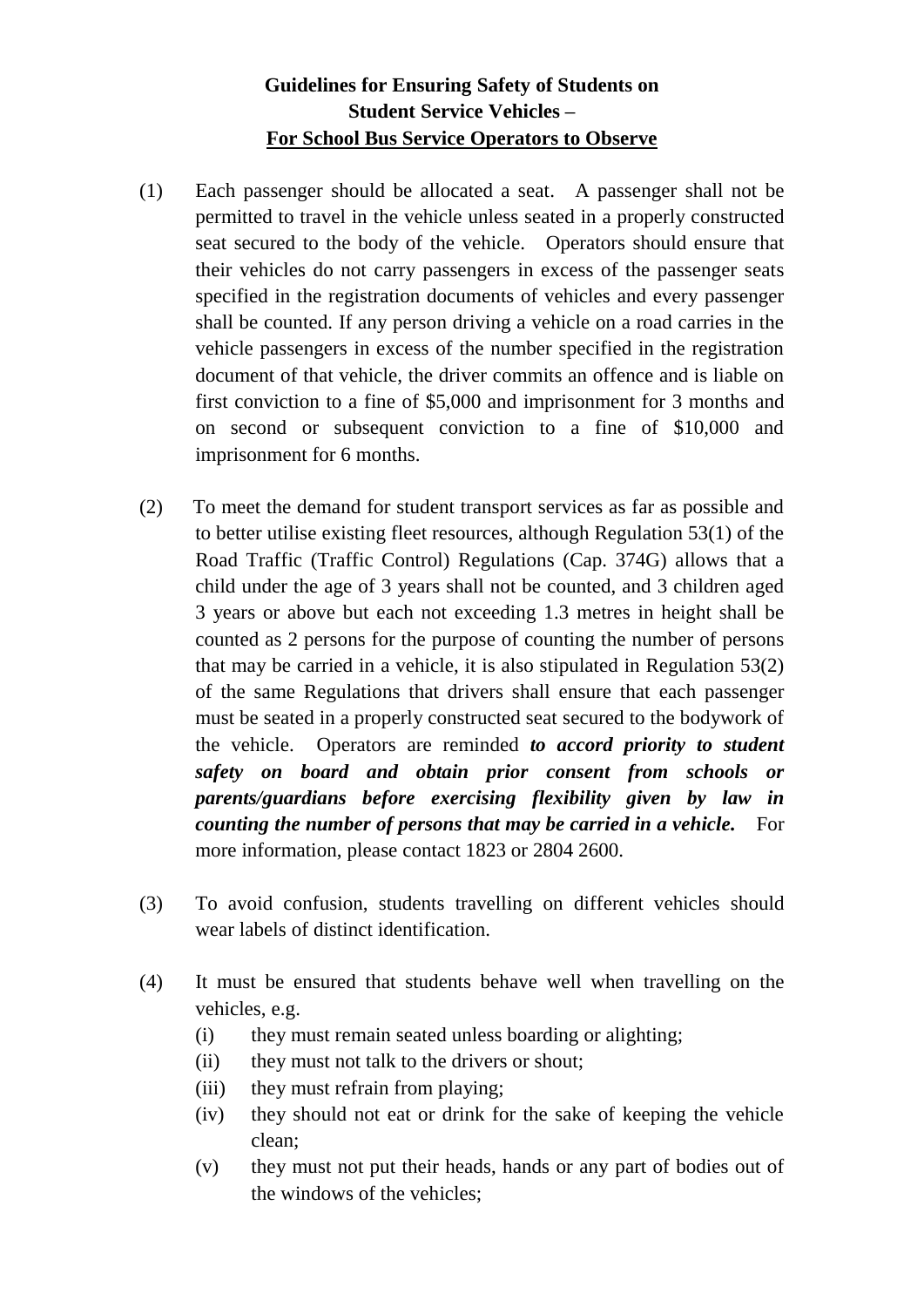- (vi) they must not board or alight from the vehicle until the vehicle has come to a standstill;
- (vii) they must not play with the emergency exits; and
- (viii) must not play with the seat belts or unfasten the seat belts during the journey.
- (5) Operators should ensure that the vehicles have come to a standstill before the students are allowed to board or alight. Parking facilities or lay-by available in schools should be fully utilized to set down students. For pick-up / set-down points outside schools, operators should identify safe and convenient locations, e.g. general loading/unloading area or podium deck with less traffic within the residential estates or along a road section with less traffic; and which will not cause any blockage of the other vehicular traffic.
- (6) As a licensing condition in the Passenger Service Licence, every school bus and school private light bus carrying primary and kindergarten students should provide an escort while in operation. Operators should provide each escort with an updated name-list of the students travelling on the vehicle to ensure that no student is missing or riding on the wrong vehicle. The practice of transferring students from one vehicle to another during the journey increases the risks of student missing and is therefore not recommended.

According to the "Explanatory Notes to Passenger Service Licence Conditions", the definition and role of an escort are as follows:

- (i) should be an adult who has attained the age of 21 years and has good physique.
- (ii) should ensure that each student be allocated a seat on a school bus according to the capacity permitted by law.
- (iii) should ensure that students board and alight from a school bus properly only after the bus has come to a complete standstill.
- (iv) should escort students during the journey and ensure that all students are properly seated and the doors of the school bus are properly closed.
- (v) should ensure that no student is missing and students reach schools safely and are collected by their parents/guardians on their homeward journey.
- (vi) should enforce discipline of students travelling on school transport vehicles and help students to keep calm to avoid unnecessary panic in case of emergency.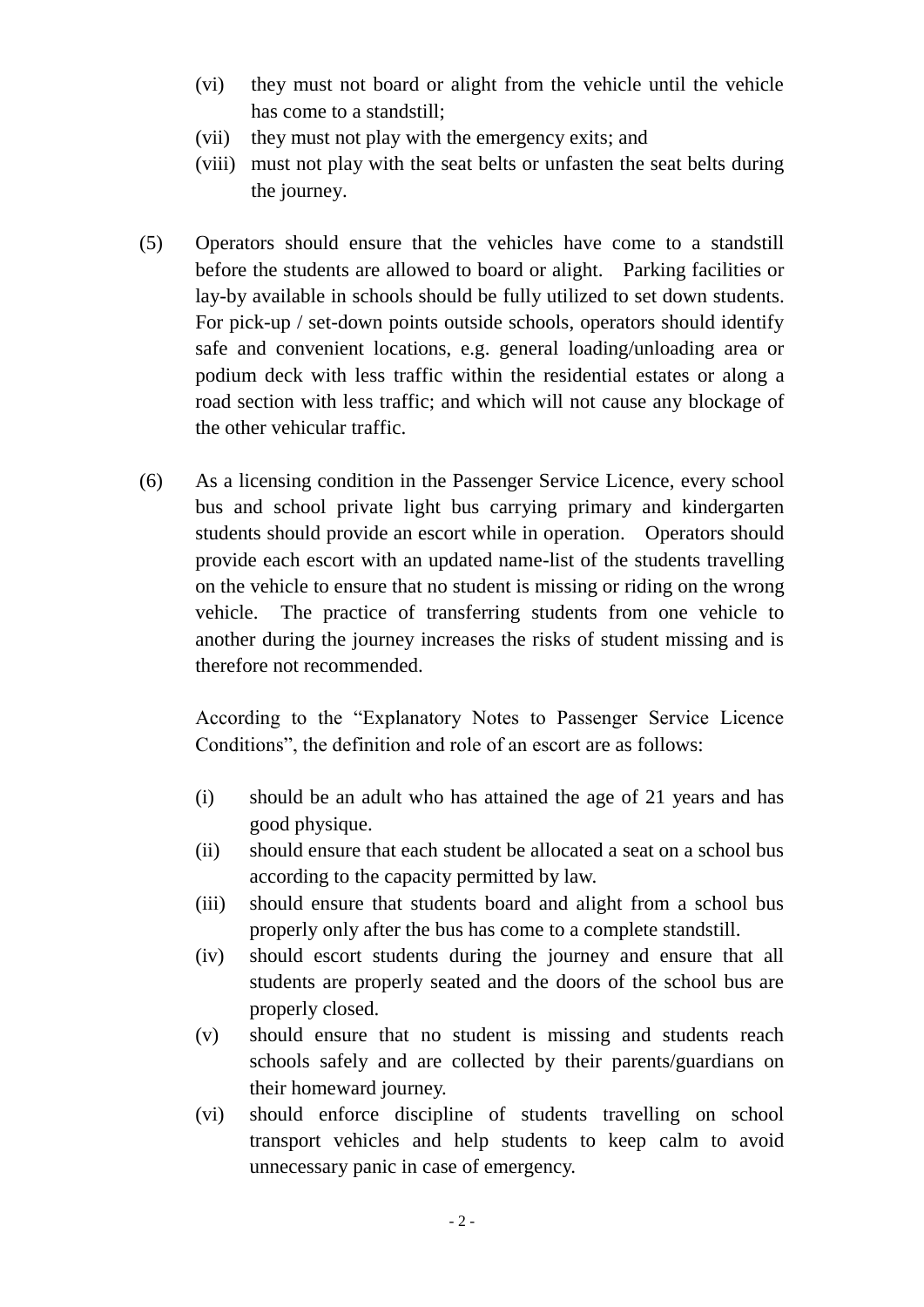*In recent years, various kinds of extra-curricular activities have been organized by schools keeping the students at school after normal school time. As a result, students would be on their way home at irregular time slots and student service vehicles need to pick up students various times which causes difficulties in deploying escort for every trip. In this light, schools and parent-teacher associations should work in collaboration with operators to agree on several fixed time slots for picking up students. This would not only facilitate operators to comply with the PSL conditions on provision of escort, but also ensure student safety while riding on student service vehicles.*

- (7) School private light buses manufactured on or after 1 January 1984 should be provided with an approved seat belt for the nearside front seat, where there is such a seat on the vehicle. School private light buses registered on or after 1 June 1996 should be provided with an approved seat belt for the middle front seat, where there is such a seat on the vehicle. In addition, Transport Department encourages the trade to install lap belts on all rear passenger seats on procuring new student service vehicles. Seat belts on passenger seats should observe the seat belt requirements of Part I of Schedule 2 of Road Traffic (Safety Equipment) Regulations (Cap. 374F).
- (8) Operators should ensure that the vehicles are kept clean at all times.
- (9) Operators should remind drivers to ensure that all passengers (including students and escorts) are properly seated with seat belts worn (if fitted), before moving off the vehicles. The seat belt should be worn properly. It should securely fasten the wearer to the seat. Two or more persons should not share a seat belt at the same time. Drivers may consider refusing to move off the vehicle if a passenger refuses to wear a seat belt installed on the vehicle.
- (10) Parents/guardians should be informed of the details of the routes, including the pick-up points and times of arrival at these points.
- (11) Care should be taken to ensure that students reach schools safely and are collected by their parents/guardians on their homeward journey.
- (12) Unless with the prior agreement of schools and parents/guardians, operators should not alter the routings and make alternative arrangements for their services. Any alternative arrangements subsequently agreed should be announced by the schools on behalf of the operators.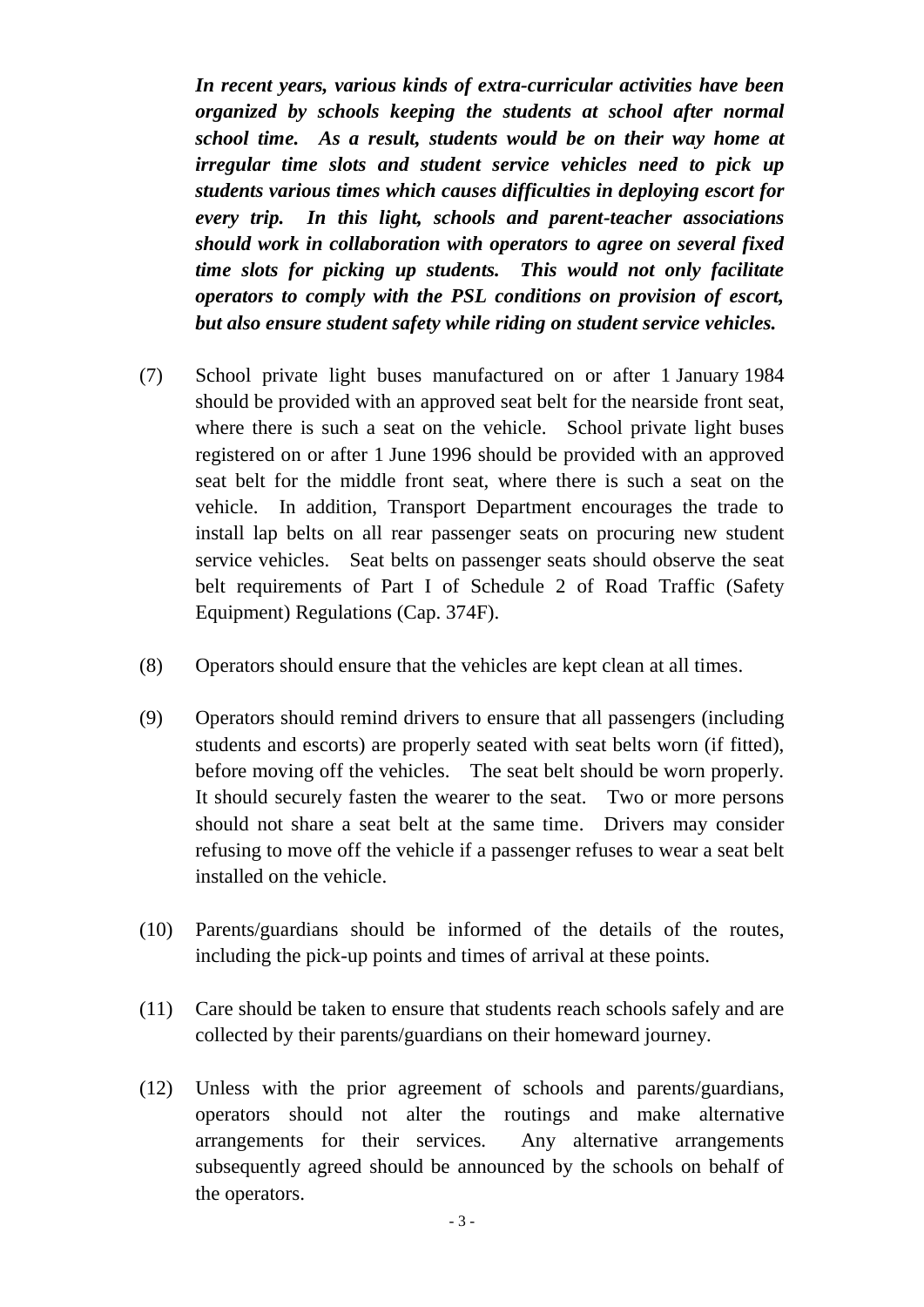- (13) For those additional passenger seats provided by operators in the student service vehicles without permission from the Transport Department, such as movable seats or temporary seats built with wooden planks or large tool boxes beside the driver cabin or at the rear compartment, the operators concerned shall be guilty of an offence and shall be liable on conviction to a fine of \$10,000 and imprisonment of six months.
- (14) Operators should ensure that all necessary warning devices for the emergency exits and any power-operated doors are in good working order.
- (15) In order to enhance safety, an improvement package on school bus safety has come into operation since 1 May 1997 as follows:
	- (i) An external rear view mirror of sufficient size should be installed at the nearside front of all school buses and school private light buses;
	- (ii) Warning devices should be installed at all power-operated doors rearward of the driver's seat of all school buses and school private light buses;
	- (iii) Warning devices should be installed at emergency exits of all school buses and school private light buses, with the exception of school private light buses that have a passenger seating capacity of not more than 12;
	- (iv) A public address system should be installed in the driver's compartment on all school buses and school private light buses (in view of the prohibition of using hand-held telecommunications equipment by driver while the vehicle is in motion, hand-free devices should be adopted by the driver when using the public address system);
	- (v) All school private light buses registered on or after 1 May 1997 should adopt a new colour scheme comprising of a purple waist band against a yellow body; and
	- (vi) A "**CAUTION CHILDREN** 小心學童" sign board should be displayed, while student service is in operation, at the rear of all school buses.

Besides, according to Passenger Service Licence Conditions, a sign board "**STUDENT SERVICE** 學生服務" should be displayed on the windscreen of the school bus while student service is in operation. The signboard shall not be displayed when the service is not in operation.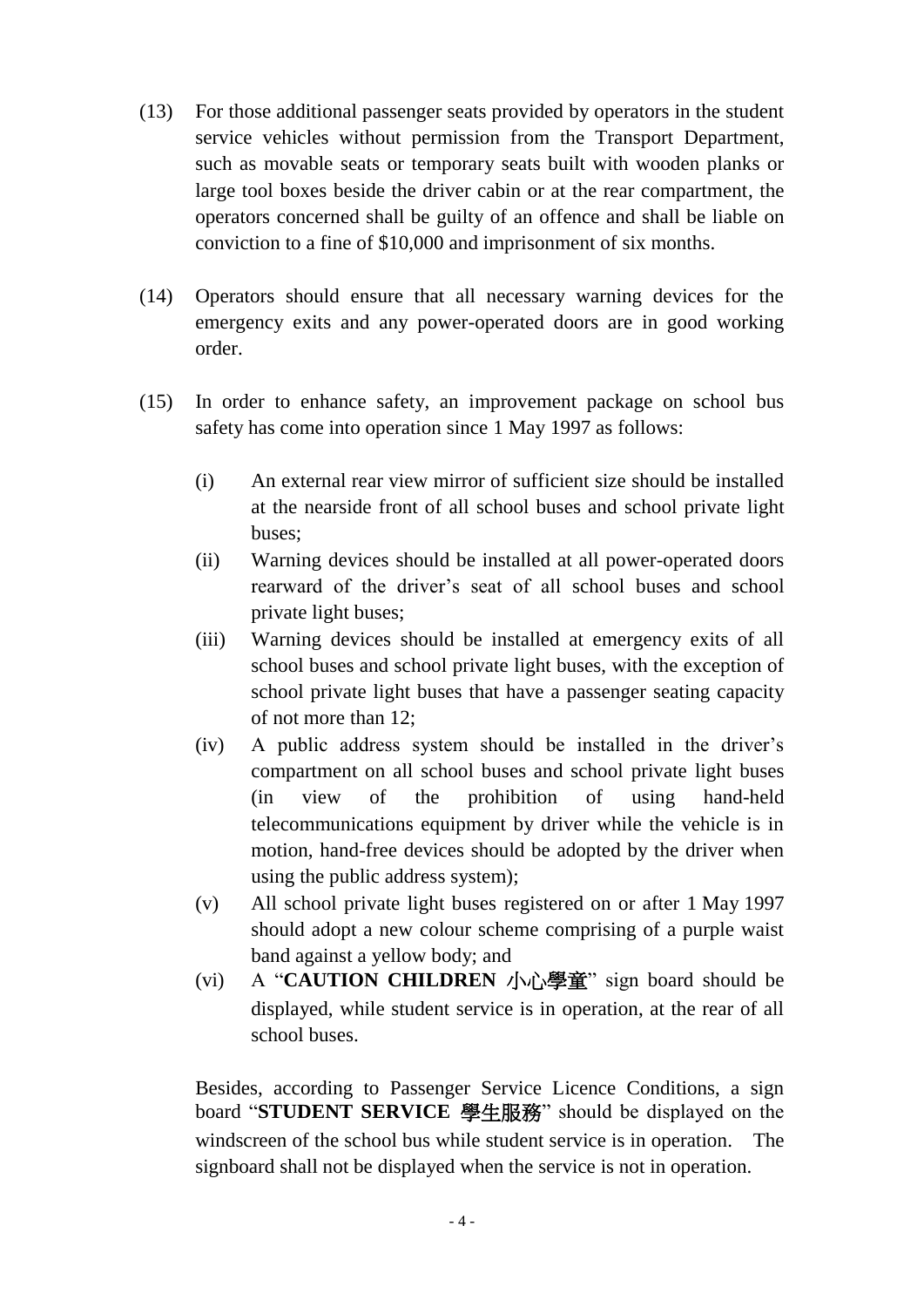- (16) Operators should ensure that no illicit fuel is used in their vehicles. Use of illicit fuel would not only constitute an offence of revenue fraud but also easily create fire hazard.
- (17) Operators should ensure that at least one fire extinguisher of an FSD approved type is readily accessible and available for use on board the vehicle, which should be maintained in good and efficient working order and that the extinguisher is not yet expired.
- (18) In case of emergency or accident, or adverse weather that warrants the announcement of suspension of schools by the Education Bureau, the operators should first contact the school and then make immediate arrangements to send the students to schools or back home as appropriate as soon as possible.
- (19) In case of accident, schools/parents should be informed accordingly in the first instance. It is highly desirable that the operators should have a remote control system to enhance communication with all their vehicles, and provide a first aid kit on each vehicle.
- (20) Operators should well brief and train the drivers and escorts that in case of emergency or accident, they should help the students to keep calm to avoid unnecessary panic and lead the students to evacuate the vehicle safely if necessary. If any person gets injury on board, the driver should stop the vehicle. The driver should report the accident to the police as soon as reasonably practicable and arrange to inform the school/parents of the accident in the earliest possible opportunity.
- (21) The Road Traffic (Construction and Maintenance of Vehicles) Regulations (Cap. 374A) stipulates that in every student service vehicle registered on or after 1 May 2009, the vehicle will be required to be fitted with "safer seats". For details, please refer to the "Requirements for Passenger Seats in Student Service Vehicles" at **Annex**.
- (22) Transport Department encourages the trade to accord priority to deploying student service vehicles which have been fitted with "safer seats" and have been provided with lap belts for rear passenger seats, when serving kindergarten or primary school students.

Transport Department July 2021